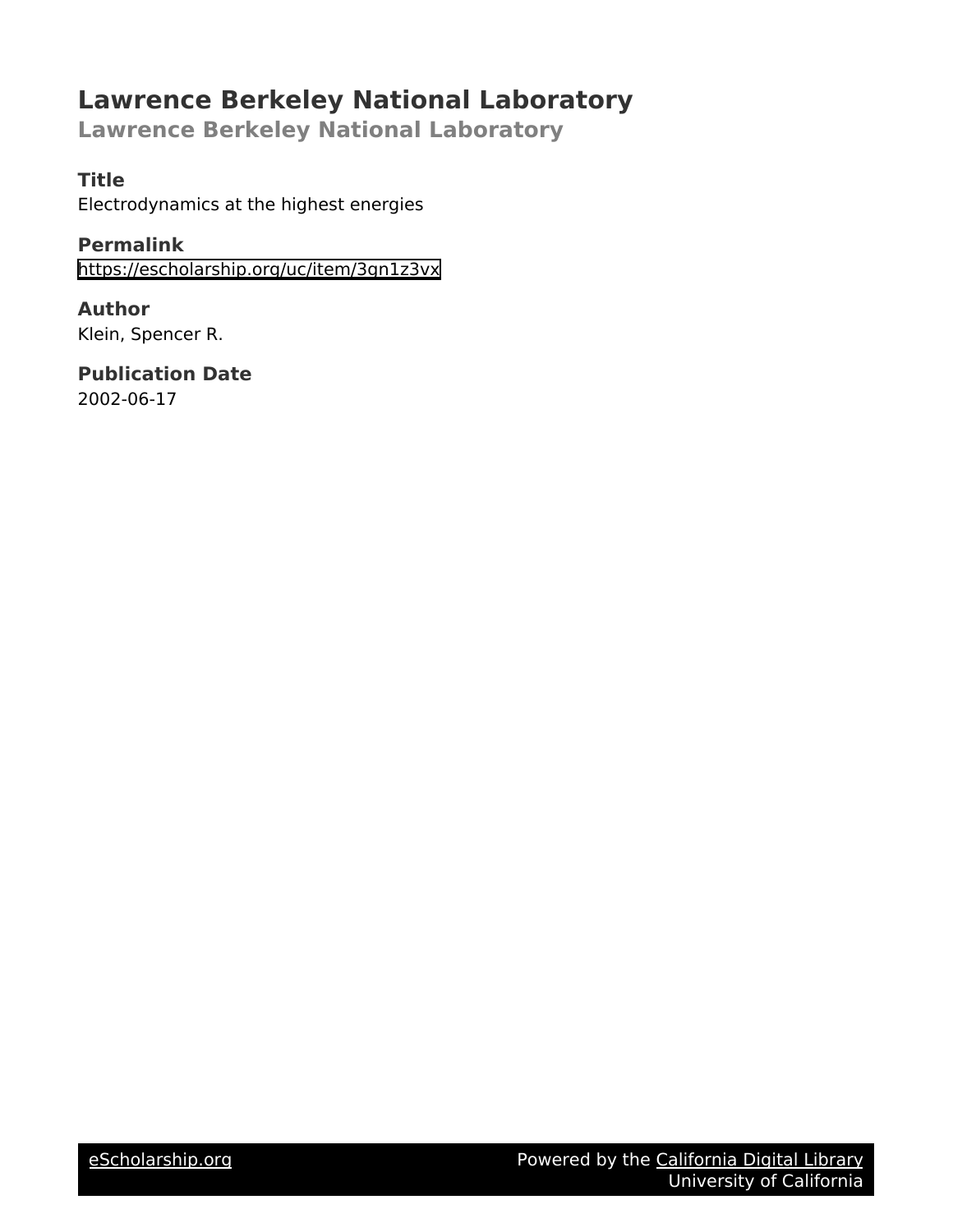## ELECTRODYNAMICS AT THE HIGHEST ENERGIES

SPENCER R. KLEIN

Nuclear Science Division, Lawrence Berkeley National Laboratory, Berkeley, CA, 94720, USA

At very high energies, the bremsstrahlung and pair production cross sections exhibit complex behavior due to the material in which the interactions occur. The cross sections in dense media can be dramatically different than for isolated atoms. This writeup discusses these in-medium effects, emphasizing how the cross section has different energy and target density dependencies in different regimes. Data from SLAC experiment E-146 will be presented to confirm the energy and density scaling. Finally, QCD analogs of the electrodynamics effects will be discussed.

#### Bremsstrahlung, Pair Production and the Formation Zone  $\mathbf{1}$

Bremsstrahlung and pair production were described by Bethe and Heitler in 1934.<sup>1</sup> In bremsstrahlung (braking radiation), an electron with energy  $E$  interacts with a target nucleus, and slows down, emitting a photon with energy  $k$  in the process. For interactions with an isolated atom, for  $k \ll E$ , the Bethe and Heitler bremsstralung cross section scales as

$$
\frac{d\sigma}{dk} \approx \frac{1}{k}.\tag{1}
$$

In pair production, a photon fluctuates to an  $e^+e^-$  pair. The newly created electron or positron interacts with the electromagnetic field of a target nucleus, and the pair becomes a real  $e^+e^-$  pair. For photon energies  $k \gg m_e$ , the pair production cross section is independent of k. Sophisticated calculations of bremsstrahlung and pair production confirm that these energy dependencies hold within a few percent.

Bethe and Heitler treated bremsstrahlung and pair production as occuring at a single point in space. With this assumption, the radiation depends on the change in electron velocity  $\Delta \vec{v}$ due to the scattering from the target, independent of the nature of the force that causes the velocity change. For any interaction, one can determine the expected  $\Delta \vec{v}$  distribution, and, from that, find the bremsstrahlung radiation. With this approach, it is relatively easy to generalize from isolated atoms to a dense medium.

In 1953, Ter-Mikaelian<sup>2</sup> and Landau and Pomeranchuk<sup>3</sup> pointed out that the assumption that the interaction occurs at a single point fails when the incoming particle has a high enough energy. It is impossible to localize the reaction to a point on the projectile's trajectory. This is true classically as well as quantum mechanically. The pathlength over which the reaction can be localized is the formation length,  $l_f$ .

Classically, the formation length is the distance z over which the phase factor,  $\exp(i[\vec{k}\cdot z-\omega t])$ is roughly constant  $(\vec{k} \cdot z - \omega t < 1)$ . In a vacuum, the photon wave vector  $\vec{k}$  and the photon frequency  $\omega$  are related by  $|\vec{k}|c=\omega$ . The position z and time are related by the electron velocity.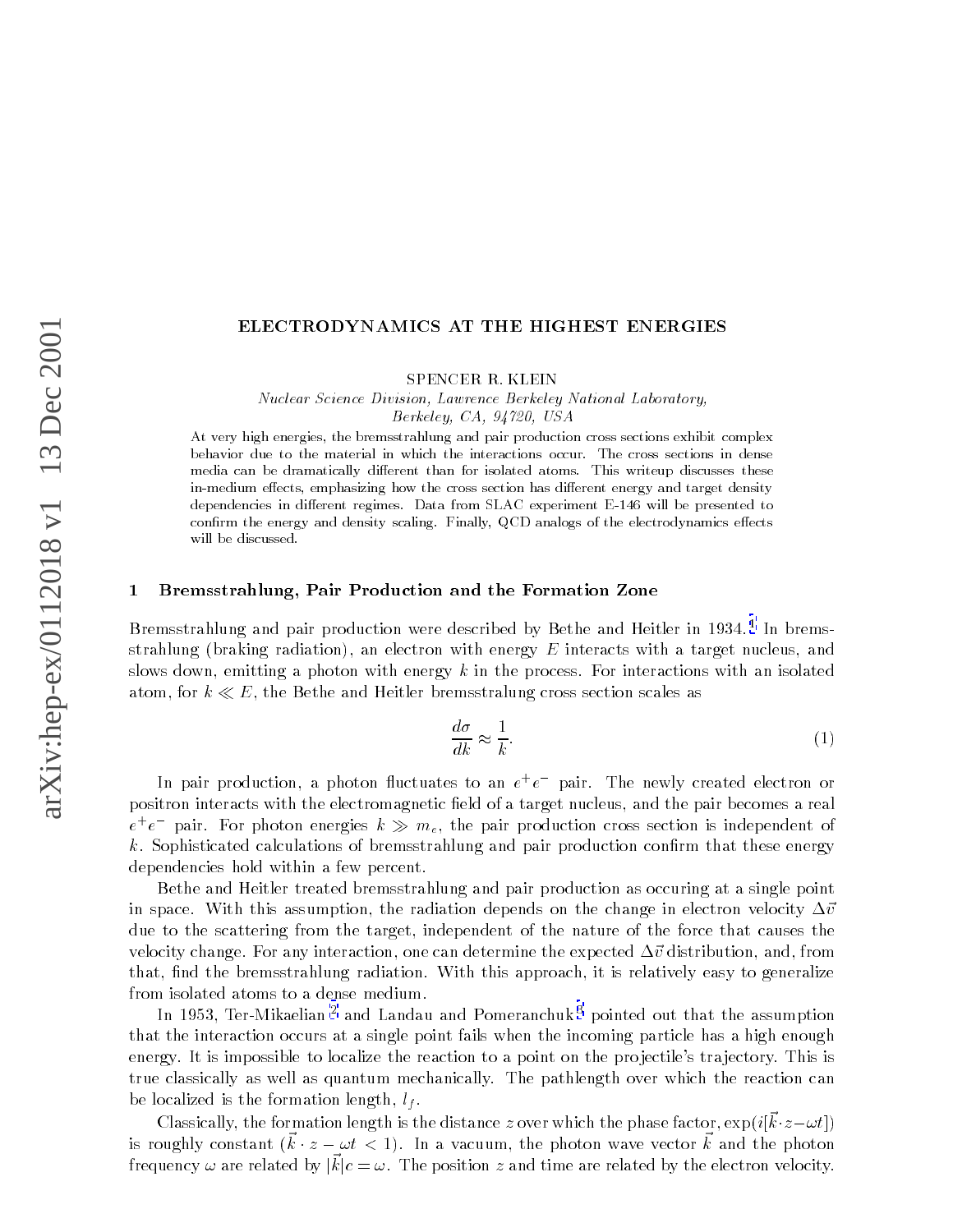

Figure 1: Two Feynman diagrams for bremsstrahlung in a dense medium. If the nuclei are packed densely enough, the amplitudes for these two processes nearly cancel.

The electron moves more slowly than the photon, so eventually the two particles will separate by more than one photon wavelength, at which point they can be considered two separate particles.

Quantum mechanically, the formation length is calculated from the momentum transfer  $q_{\parallel}$ from the target nucleus to the electron-photon system;  $l_f = \hbar/q_{\parallel}$ . The momentum transfer is fixed by the kinematics (4-momentum conservation). For  $E \gg m$  with initial  $(p_e)$  and final  $(p'_e)$ electron momenta.

$$
q_{\parallel} = p_e - p'_e - k = \sqrt{E^2 - m^2} - \sqrt{(E - k)^2 - m^2} - k \approx \frac{m^2 c^3 k}{E(E - k)}
$$
(2)

where  $m$  and  $E$  are the electron mass and energy. This holds as long as the photon emission angle  $\theta_{\gamma}$  is smaller than the typical emission angle  $m/E$ .

Because  $q_{\parallel}$  drops as E rises,  $l_f$  can be very long for high energy reactions. For example, for a 25 GeV electron emitting a 100 MeV photon,  $l_f = 100 \mu$ m. For astrophysical energies,  $l_f$ can be hundreds of meters; for  $E = 10^{20}$  eV,  $k = 5 \times 10^{19}$ eV,  $l_f = 160$  m. As (for k/E fixed)  $E \to \infty$  and  $l_f \to \infty$ , interactions with the medium as a whole determine the radiation.

For pair production, the formation length is given in a manner similar to bremsstrahlung.  $l_f = E(E-k)/m^2c^3k = 2\hbar k/(M_p^2c^3)$  where  $M_p$  is the invariant mass of the pair. This formula also applies to photoproduction of quark pairs (vector mesons) in hadronic environments.

The effects of the formation zone have been discussed in several reviews.<sup>4,5</sup>

#### $\overline{2}$ **Bremsstrahlung Suppression**

Landau and Pomeranchuk<sup>3</sup> generalized Bethe and Heitler's concept of radiation from a scattering at a single point, to radiation from the total scattering in a single formation zone. The radiation cannot be localized within the formation zone, so the entire formation zone acts as a single emitter, with radiation determined by the total scattering angle,  $\theta_{MS}$  in this length.

#### $2.1$ Suppression due to multiple scattering

Bremsstrahlung from relativistic particles is reduced when the scattering angle is larger than  $m/E$ . For an isolated interaction, the usual scattering angle is less than  $m/E$ , so this is relatively unimportant. However, in a dense medium, many scatters add (in quadrature) to a single  $\theta_{MS}$ , and the mean scattering angle can be much larger than  $m/E$ . When this happens, the radiation is reduced. The scattering decreases the electron forward velocity  $(v_z)$ , making the classical phase  $(k \cdot z - \omega t)$  vary more rapidly with z.

This reduction can also be explained quantum mechanically. Fig. 1 shows the radiation from two pieces of the electron trajectory, separated by a target nucleus. When the nuclei are close enough together (separation much less than  $l_f$ ), the amplitudes for emission from adjacent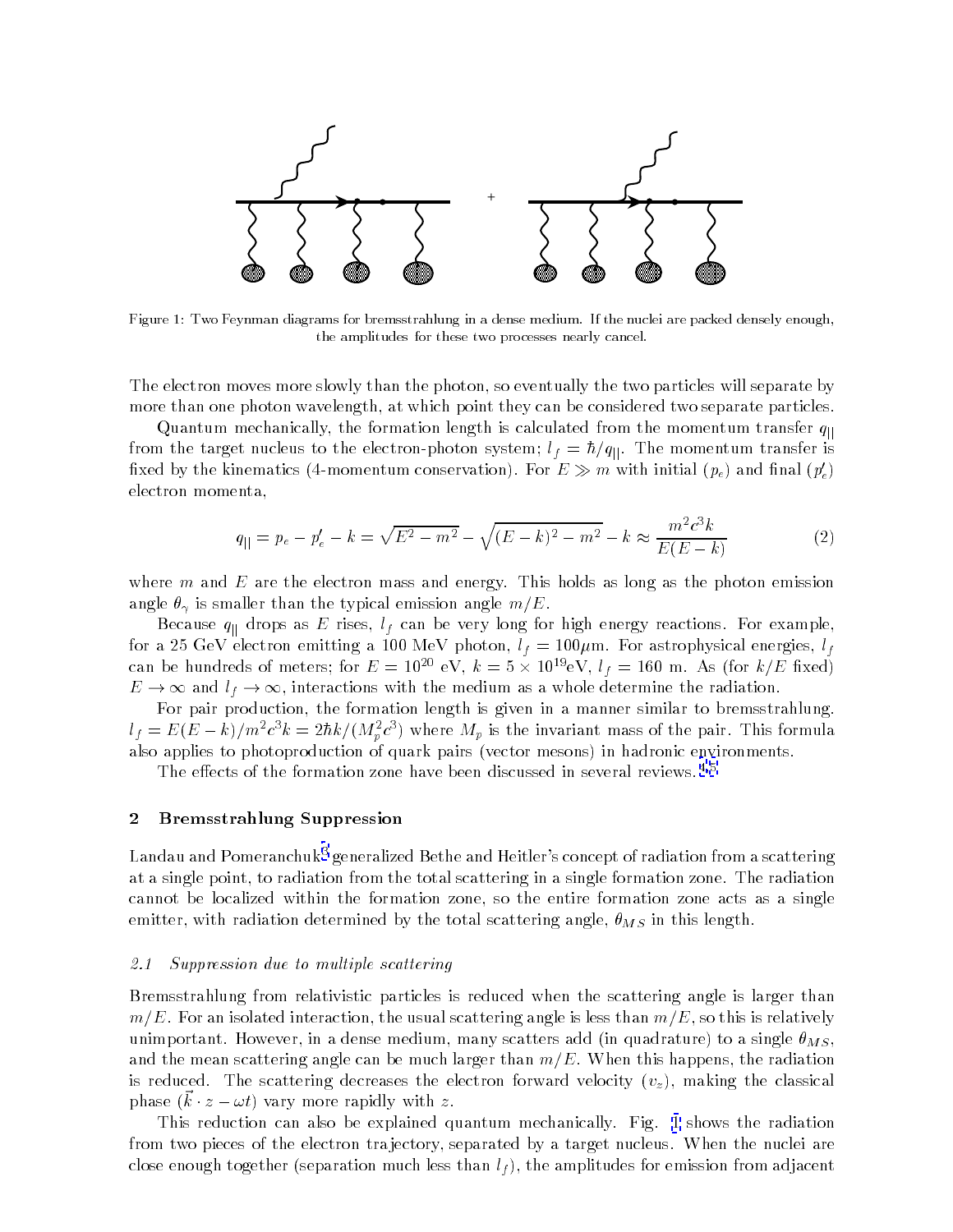

Figure 2: (a) The energy weighted differential cross sections  $y d\sigma/dy$  ( $y = k/E$ ) for bremsstrahlung for electrons with energies  $E = 10 \text{ GeV}$ , 100 GeV, 1 TeV, 10 TeV, 100 TeV, 1 PeV and 10 PeV in lead; as E increases, the cross section decreases. The units are fractional energy loss per radiation length. (b) The differential cross sections  $y d\sigma/dy$  (Here  $y = E/k$ ) for pair production for photons with energies  $E = 1$  TeV, 10 TeV, 100 TeV, 1 PeV, 10 PeV 100 PeV and 1 EeV in lead; as the energy increases, the cross section decreases. The units are fractional energy loss per radiation length.

electron lines are almost completely out of phase, and so largely cancel. The target can be thought of as being divided into a small number of independent radiators, each  $l_f$  thick. In a 1956 work, Migdal treated the multiple scattering using the Fokker-Planck equation, and calculated the radiation for each possible path.<sup>6</sup> This approach gave accurate results for the entire  $k/E$  range. However, for pedagogical purposes, this contribution will follow the Landau and Pomeranchuk approach.

Bremsstrahlung is suppressed when  $\theta_{MS} = (E/E_s)^2 l_f/X_0$  is larger than  $m/E$ . Here  $E_s =$  $mc^2\sqrt{4\pi/\alpha} = 21.2$  MeV,  $X_0$  is the material radiation length, and  $\alpha \approx 1/137$  is the fine structure constant. Defining

$$
E_{LPM} = \frac{m^4 c^7 X_0}{\hbar E_S^2} = 7.7 \text{ TeV/cm} \cdot X_0,
$$
\n(3)

we find  $\theta_{MS} > m/E$  when  $k/E < (E-k)/E_{LPM}$ . The critical energy,  $E_{LPM}$  ranges from few TeV in solids (4.3 TeV in lead, 2.5 TeV in uranium) up to 540 TeV in water, and 234 PeV in air at sea level. For bremsstrahlung, of course, suppression is present for all  $E$ , as long as  $k/E < E/E_{LPM}$ . This reduction holds for photons emitted at small angles  $(\theta < m/E)$ . Large angle photon emission ( $\theta \gg m/E$ ) already requires a large  $q_{\parallel}$  and is much less suppressed.

In the regime of strong suppression, the bremsstrahlung cross section is

$$
\frac{d\sigma}{dk} \approx \frac{1}{\sqrt{k}};\tag{4}
$$

the photon energy dependence changes. The change is due to the reduced coherence. The amplitudes for each bit of path-length dz in  $l_f$  add in-phase, so the cross section  $\sigma = \int \int A(z) dz|^2$ . If a z-dependent phase reduces the coherence, the cross section is also reduced, even if |A| is unchanged. A calculation of  $l_f$  including the additional momentum transfer required due to the multiple scattering will yield Eq.  $(4)$ . Fig.  $2(a)$  shows the cross section following Migdal's calculations. In the limit  $E \gg E_{LPM}$ , suppression is near total except for  $k \approx E$ .

Pair production is suppressed if the produced electron and positron multiple scatter enough. This may be calculated from the bremsstahlung formulae using the crossing symmetry that relates the two processes. Fig. 2(b) shows the pair production cross sections. Small  $M_p$ , symmetric pairs are suppressed the most; large  $M_p$  asymmetric pairs have a naturally small  $l_f$  and are less subject to suppression. Suppression is significant for  $M_p^2 < km^2/E_{LPM}$ . Of course, since  $M_p \ge 2m$ , suppression requires  $k > 4E_{LPM}$ . When suppression is strong, the pair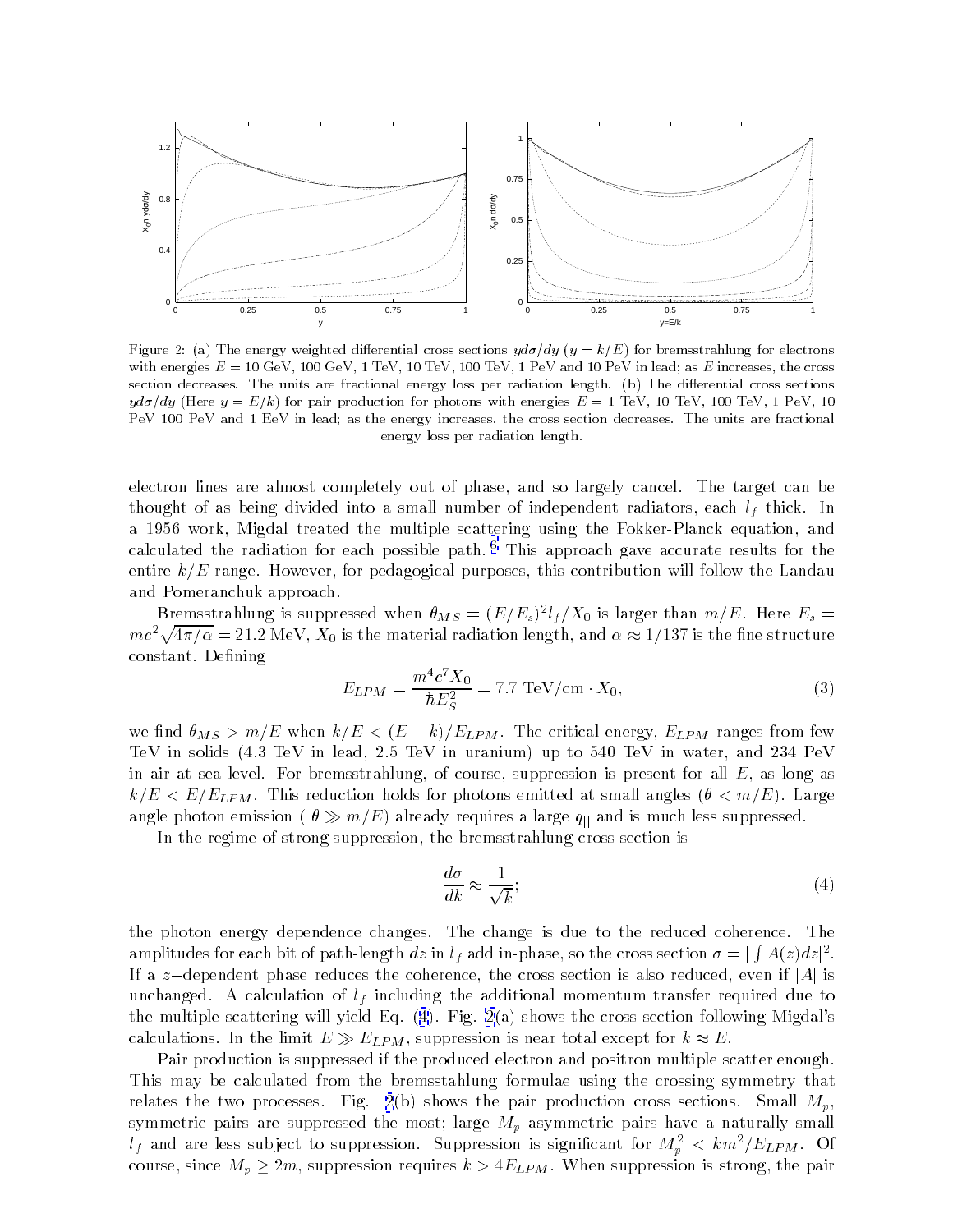production cross section scales as

$$
\sigma(k) \approx \frac{1}{\sqrt{k}};\tag{5}
$$

the cross section decreases as  $\sqrt{k}$ , similar to the bremsstrahlung case. For  $k \gg E_{LPM}$ , very asymmetric pairs are created.

#### 2.2 Suppression due to photon Compton scattering

Photons from bremsstrahlung are also affected by their environment. The photons can Compton scatter off the electrons in the medium. The collective forward Compton scattering introduces a phase shift in the photons. The shift can be described classically using the dielectric constant of the medium:

$$
\epsilon(k) = 1 - \left(\frac{\hbar \omega_p}{k}\right)^2 \tag{6}
$$

where  $\omega_p$  is the plasma frequency of the medium;  $\hbar\omega_p$  is typically 40-60 eV for solids. Now,  $|k|c = \sqrt{\epsilon} \omega$ , giving the photon an effective mass  $\hbar \omega_p$ . This effective mass  $(\epsilon \neq 1)$  introduces a phase shift, reducing  $l_f$ . The reduction is significant when  $k < \gamma \hbar \omega_p$ . This inequality is satisfied when  $k/E < \hbar \omega_p / mc^2 \approx 10^{-4}$ . The latter number applies for solids. For smaller k, the photon mass dominates, and  $l_f = 2ck/\hbar\omega_p^2$  and the cross section scales as <sup>4</sup>

$$
\sigma \approx k. \tag{7}
$$

The k-dependence is drastically changed, and the radiation disappears as  $k \to 0$ . This is sometimes known as the longitudinal density effect or as dielectric suppression. Migdal allowed for dielectric suppression in his calculations, allowing the combined effect to be calculated

As  $k \to 0$ ,  $q_{\parallel}$  increases and  $l_f$  decreases, actually increasing the localization. Baier and Katkov pointed out that, for sufficiently small  $k/E$ , the interaction may be localized to within the atomic nucleus, and the nuclear form factor affects the emission.<sup>7</sup>

Because of this suppression, the infrared divergence completely disappears! The medium eliminates the need for artificial cutoffs. The total bremsstrahlung cross section is then finite. For example, a 25 GeV electron in lead emits about 10 photons per radiation length.

#### $2.3$ Mutual Suppression of Bremsstrahlung and Pair Production

At sufficiently high energies,  $l_f > X_0$ . Then, a nascent photon from a bremsstrahlung interaction will convert to an  $e^+e^-$  pair before it is fully formed. The pair production is localized (to within it's own  $l_f$ ), and can be used to better locate the bremsstrahlung. This localization reduces the formation length. In the simplest approach one can limit the formation length to  $X_0$ .<sup>8</sup> Then  $\sigma/\sigma_{BH}=X_0/l_f$  and

$$
\frac{d\sigma}{dk} = k^0 \tag{8}
$$

i.e.  $d\sigma/dk$  is independent of k. After accounting for LPM and dielectric suppression, this effect appears for  $E > E_p = X_0 \omega_p E_s / \sqrt{2}c$ , with  $E_p$  about 24 TeV in lead, rising to 205 TeV in aluminum, 540 TeV in water and 15 PeV in sea level air. It appears for intermediate energy photons, as is shown in Fig. 3.

A similar effect occurs for pair production. One of the produced leptons will emit a bremsstrahlung photon, thereby localizing the pair production and reducing  $l_f$ .

A more sophisticated calculation would treat the bremsstrahlung and pair production as a single Feynman diagram, finding the amplitude for the combined interaction. As the incident energy rises, the amplitudes for more and more generations of the electromagnetic shower become intertwined, and the calculation become intractable.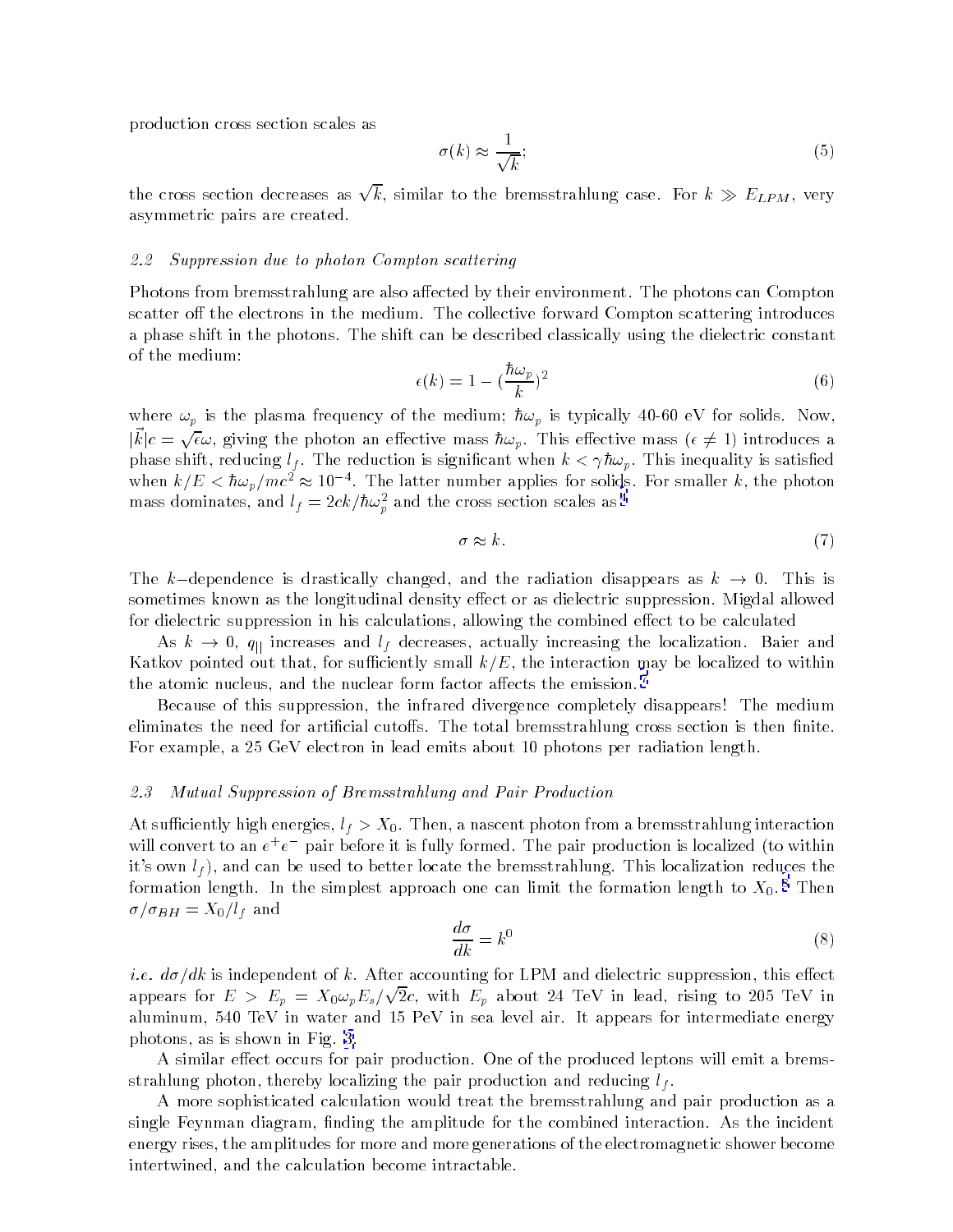<span id="page-5-0"></span>

Figure 3: Schematic view of bremsstrahlung  $d\sigma/dk$  with several suppression mechanisms, showing the different k ranges. For  $E < E_p$ , the pair creation suppression disappears and LPM suppression connects with dielectric suppression.

#### *Finite Targets and Surface Radiation*  $2.4$

The calculations discussed so far only apply to infinite targets. Finite thickness targets have surfaces which can affect the radiation. The simplest case is a very thin target, with thickness T less than  $l_f$ . Then, the target interacts as a whole, and the radiation depends on the total scattering in the target:<sup>9</sup>

$$
\frac{dN}{dk} \approx \ln\left(\frac{1720T}{X_0}\right) - 1.\tag{9}
$$

Here,  $dN/dk$  is the radiation from the entire target. The radiation depends only logarithmically on the target thickness! It is important to accurately model for the Coulomb scattering. The usual Gaussian approximation underestimates the number of large angle scatters, and hence the radiaton. Eq. (9) is based on an an accurate distribution. The radiation will vary from electron to electron, depending on the scattering. Electrons that scatter a lot will emit more radiation than those that scatter less.

For thicker targets, it is conceptually simple to consider the radiation as coming from a bulk target plus the entrance and exit surfaces. This surface radiation is naturally treated as a type of transition radiation. As long as absolute rigor is not required, this is a fruitful approach.

Conventional transition radiation is due to the adjustment that an electrons electromagnetic fields make when they enter a medium with a different dielectric constant. The fields must make a comparable adjustment when the electron enters a medium with a different amount of multiple scattering per unit length; the multiple scattering causes the electron to jitter and the electron drags the fields with it. Ter-Mikaelian pointed out that both types of transition radiation depend on the difference in formation length between the two media:<sup>4</sup>

$$
\frac{dN}{dk} \approx (l_f - l'_f)^2. \tag{10}
$$

In the 1960's, several calculations of this transition radiation appeared. Although the basic methods were similar, the numerical results were not.

Newer calculations have treated the target as an integrated whole, with good results. These calculations incorporated many advances; a fuller description and references is given in Ref. 5. Almost all of the calculations allowed for electrons traversing arbitrary density profiles. The path is considered as a whole, including interference between radiation from each pair of points on the trajectory. Most of the calculations used accurate models of the Coulomb potential instead of the Gaussian scattering model. Both elastic and inelastic (electron-electron) scattering were included.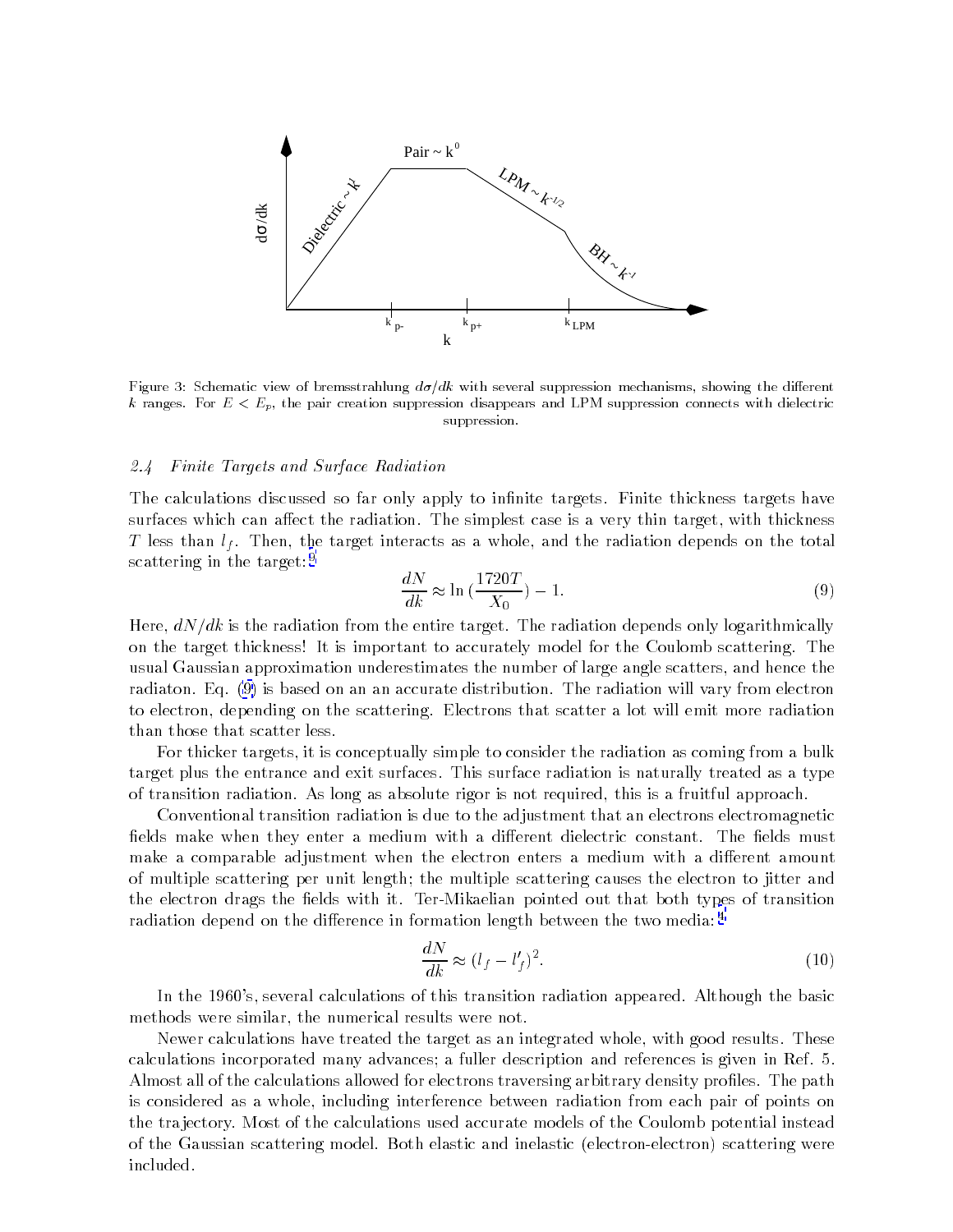

Figure 4: A block diagram of SLAC Experiment E-146 in End Station A. Electrons traversed a thin target and were bend downward into a set of wire chambers and lead glass blocks. Bremsstrahlung photons travelled 50 m downstream into a BGO calorimeter.

#### 2.5 *Experimental Tests*

Shortly after Migdals work appeared, several groups tried to measure LPM suppression of pair conversion from very high-energy photons in cosmic rays. These early experiments all suffered from very limited statistics, typically 1-50 events. The first accelerator experiment, at Protvino in 1976, used 40 GeV electrons interacting in solid targets.<sup>10</sup> Their data indicated that there was some suppression. Later, Kasahara studied the development of  $\approx 100$  TeV showers in lead/emulsion chambers, and found a significant elongation, matching the LPM predictions.<sup>11</sup> This study is of special interest because it is the only experiment to probe the region  $E \approx E_{LPM}$ .

The first accurate measurement was by SLAC experiment E-146,  $12,13$  in 1993. The collaboration studied bremsstrahlung of 200 keV to 500 MeV photons from 8 and 25 GeV electrons in 7 different target materials. At least two different thicknesses were used for each target material. The target thicknesses were optimized to trade off between multiple interactions in thick targets vs. transition radiation in thin targets. As Fig. 4 shows, electrons interacted in a thin target and were magnetically bent downward into a set of momentum-measuring wire chambers and electron-counting lead glass blocks. A 45 crystal array (7 by 7, minus the 4 corners), 18  $X_0$ thick BGO calorimeter detected the emitted photons The calorimeter segmentation was used to determine the photon position.

The collaboration took great care to minimize systematic errors. The experiment took data at 120 Hz, and only bunches containing a single electron were used for the analysis. The electron beamline upstream of the target was kept in vacuum to minimize bremsstrahlung from air. The calorimeter was calibrated by two independent methods.

Semi-independent analyses were performed for  $k > 5$  MeV and  $k < 5$  MeV photons. For  $k > 5$  MeV, most photon interactions in the calorimeter were pair conversions. At lower energies. Compton scattering dominated. Also, for the 25 GeV beams, synchrotron radiation from the bending magnets was significant for  $k < 1$  MeV. Most of this radiation was from the downward bend by the spectrometer magnet, with a much smaller contribution from the beam-line steering magnets (not shown). The contribution from the spectrometer magnet was largely removed by dividing the calorimeter into diagonal quadrants. Data from the bottom quadrant, where most of the synchrotron radiation hit, was not used. For  $k > 5$  MeV, the systematic error was 5%. Below 5 MeV, the systematic error was  $9\%$  for the 8 GeV electrons, rising to 15% for the 25 GeV electrons. The increase is because of the synchrotron radiation removal cut, because the cut efficiency depends on how well the beam is centered.

Some of the E-146 cross section  $(d\sigma/dk)$  data is shown in Figs. 5-7. The histogram bin widths are proportional to ln (k). With logarithmic bins, the Bethe-Heitler  $d\sigma/dk \approx 1/k$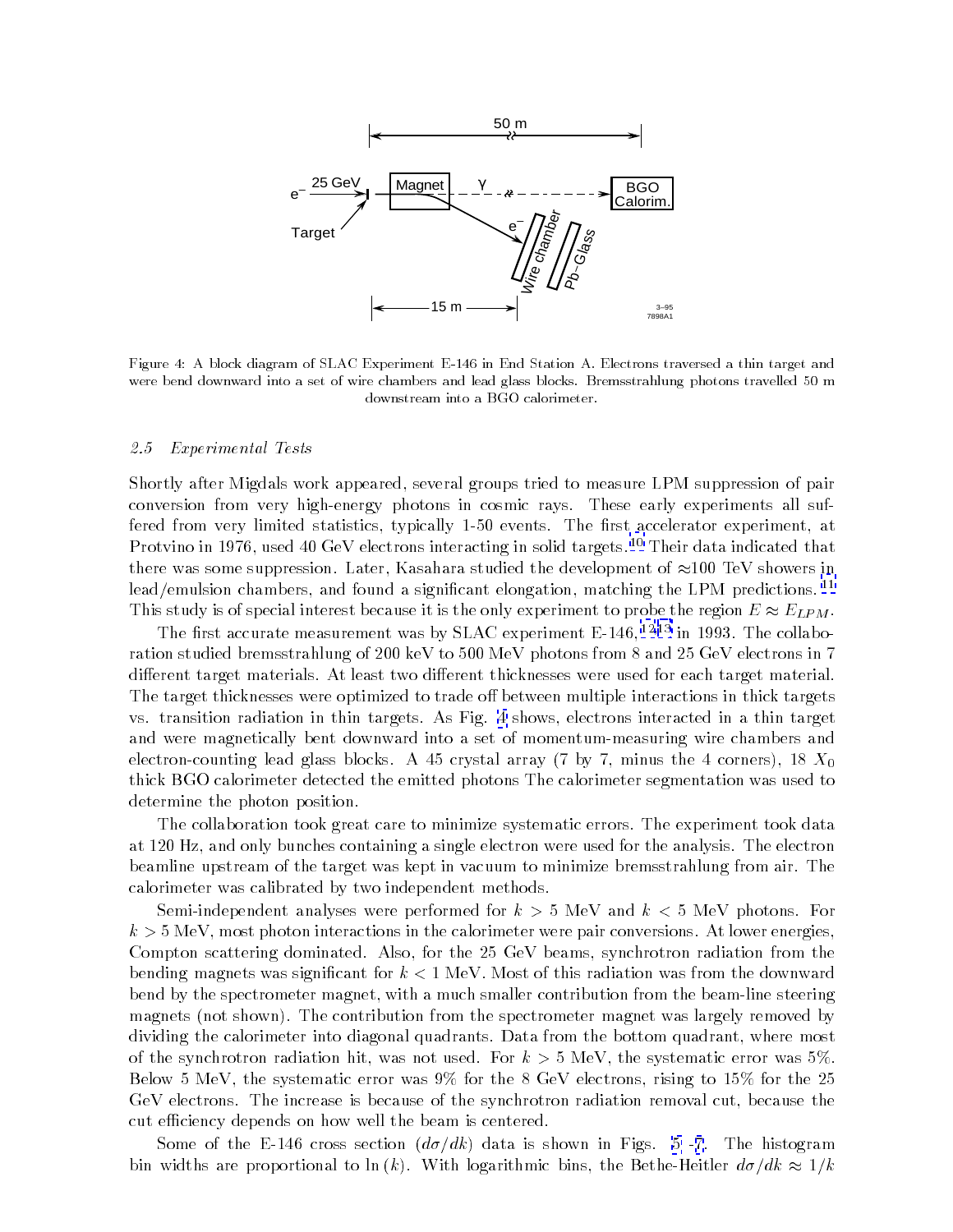<span id="page-7-0"></span>

 $\mathbf{a}$  ,  $\mathbf{a}$  ,  $\mathbf{a}$  ,  $\mathbf{a}$  ,  $\mathbf{a}$  ,  $\mathbf{a}$  ,  $\mathbf{a}$  ,  $\mathbf{a}$  ,  $\mathbf{a}$  ,  $\mathbf{a}$  ,  $\mathbf{a}$  ,  $\mathbf{a}$  ,  $\mathbf{a}$  ,  $\mathbf{a}$  ,  $\mathbf{a}$  ,  $\mathbf{a}$  ,  $\mathbf{a}$  ,  $\mathbf{a}$  ,  $\mathbf{a}$  ,  $\mathbf{a}$  ,  $\alpha$  , and the second to the second of  $\alpha$  . The second  $\alpha$  is the second of  $\alpha$  is the second of  $\alpha$  is the second of  $\alpha$ per increasing erectricity, for  $(a) = a$ ,  $a + b$  and  $b$  and  $b$  of  $a$ ,  $b$  and  $b$  and  $c$  and  $c$  and  $c$  are  $c$  . Then  $c$  is a set of  $c$  and  $c$  and  $c$  and  $c$  and  $c$  and  $c$  and  $c$  and  $c$  and  $c$  and  $c$  and  $c$   $\sim$  , and  $\sim$  ,  $\sim$  ,  $\sim$  ,  $\sim$   $\sim$  ,  $\sim$  ,  $\sim$  ,  $\sim$  ,  $\sim$  ,  $\sim$  ,  $\sim$  ,  $\sim$  ,  $\sim$  ,  $\sim$  ,  $\sim$  ,  $\sim$  ,  $\sim$  ,  $\sim$  ,  $\sim$  ,  $\sim$  ,  $\sim$  ,  $\sim$  ,  $\sim$  ,  $\sim$  ,  $\sim$  ,  $\sim$  ,  $\sim$  ,  $\sim$  ,  $\sim$  ,  $\sim$  ,  $\$ cond modern and a measure where the control of procedure of the context of press controlled to control received rnes enough and enough frencher practice at anticipation radiomatic metrical and the exploration of the practic u unsigion i uunuolon (uotteen mistogrami) siinungelons.

becomes  $a\sigma/a$  in  $(\kappa)$  which does not vary with  $\kappa$ . The Bethe-Heitler simulations (dashed lines) in Fig. 5 are sloped because a single electron traversing a target may interact more than once; - 
- - 
 -- - 1 - ! - - - - + D - - - ---- - - -., 

-  $\blacksquare$  . The contract of the contract of the contract of the contract of the contract of the contract of the contract of the contract of the contract of the contract of the contract of the contract of the contract of the  $\alpha$ ,  $\beta$ ,  $\alpha$ ,  $\beta$ ,  $\beta$ ,  $\beta$ ,  $\beta$ ,  $\beta$ ,  $\beta$ ,  $\beta$ ,  $\beta$ ,  $\beta$ ,  $\beta$ ,  $\beta$ ,  $\beta$ ,  $\beta$ ,  $\beta$ ,  $\beta$ ,  $\beta$ ,  $\beta$ ,  $\beta$ ,  $\beta$ ,  $\beta$ ,  $\beta$ ,  $\beta$ ,  $\beta$ ,  $\beta$ ,  $\beta$ ,  $\beta$ ,  $\beta$ ,  $\beta$ ,  $\beta$ ,  $\beta$ ,  $\beta$ ,  $\beta$ ,  $\beta$ ,  $\beta$ , due to conventional transition radiation. The data has a similar, but larger upturn. This may  $\mathbf{A}$  . The set of  $\mathbf{A}$  is the set of  $\mathbf{A}$  is the set of  $\mathbf{A}$  is the set of  $\mathbf{A}$  is the set of  $\mathbf{A}$ 

 $\blacksquare$ For  $\kappa$   $\chi$  to he can also depend to paraming. The emorphous graphice can get mea a micro crystalline structure, with non-uniform density at a length scale comparable to  $\iota_f$ . However, if this were a problem, it should also have appeared in the 8 GeV data.  $\blacksquare$ 

For neavier targets, the suppression is much larger and the agreement is better. For exam-- [=](#page-8-0) 
- - B= -  -., 
 -- 

-  $\sim$  ,  $\sim$  ,  $\sim$  ,  $\sim$  ,  $\sim$  ,  $\sim$  ,  $\sim$  ,  $\sim$  ,  $\sim$  ,  $\sim$  ,  $\sim$  ,  $\sim$  ,  $\sim$  ,  $\sim$  ,  $\sim$  ,  $\sim$  ,  $\sim$  ,  $\sim$  ,  $\sim$  ,  $\sim$  ,  $\sim$  ,  $\sim$  ,  $\sim$  ,  $\sim$  ,  $\sim$  ,  $\sim$  ,  $\sim$  ,  $\sim$  ,  $\sim$  ,  $\sim$  ,  $\sim$  ,  $\sim$  $8$  and 25 GeV. At lower energies, the data is above the simulations. The difference could be due to the additional transition radiation discussed earlier. The other curves in the figure show different predictions of transition radiation; none ht the data. The other targets are believed to  $\;$ - - - 
- -)- ! )- - - !-

are contracted that are most complete and the contract of the state of the state  $\sim$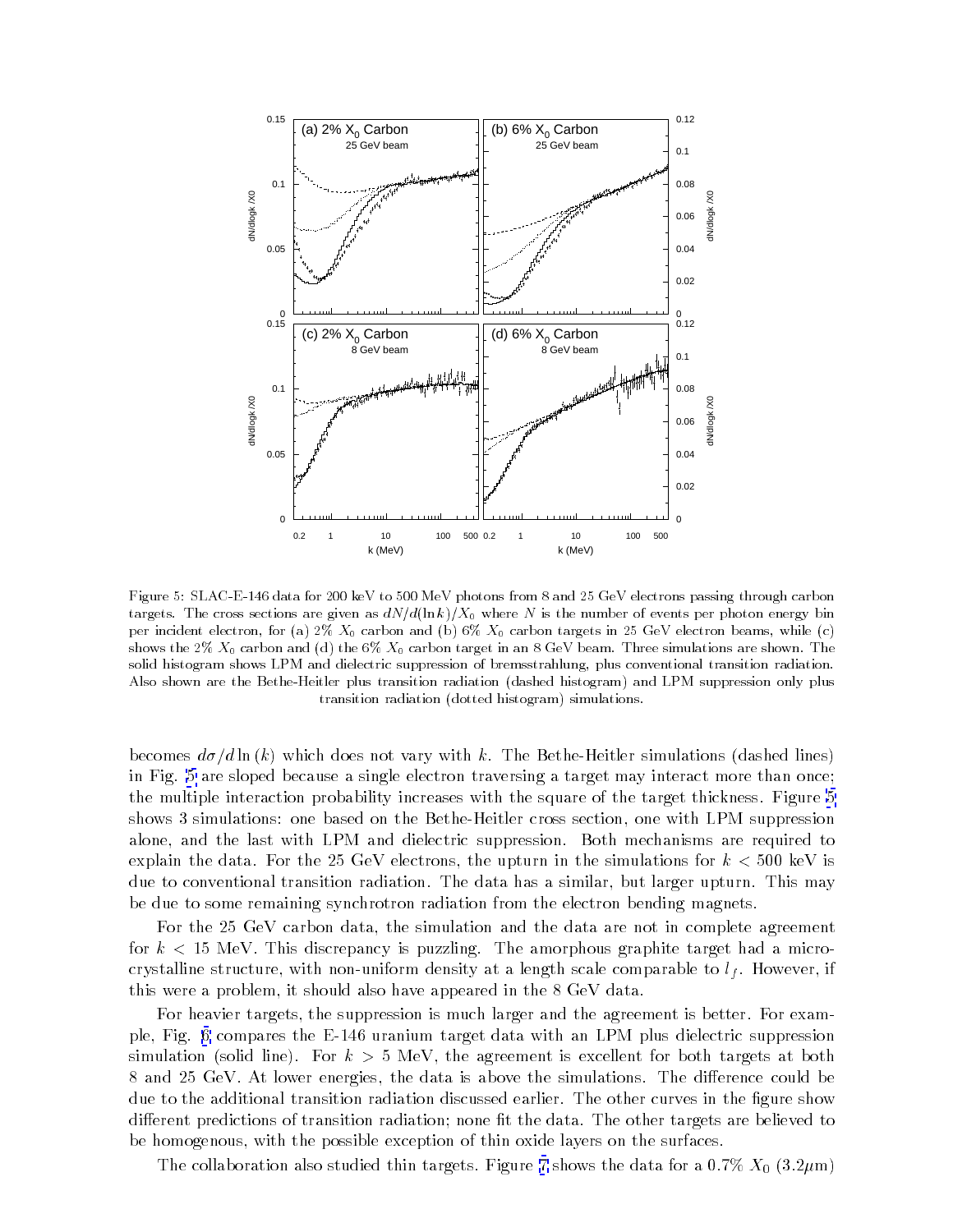<span id="page-8-0"></span>

 $\mathbf{r}$  is a set of the momentum of the simulation in  $\mathcal{S}/\mathcal{S}$  . The anti-  $\mathcal{S}/\mathcal{S}$  is an anti-  $\mathcal{S}$  on  $\mathcal{S}$  . erection counts. The song mosqram shows a simulation in the Li and dictestife suppression and conventant to aranceaeraamaanii The Adres annumanum act annum and annumanum or aranceae raamaanii aan oo meediyo scattering.The solid line in panel (a) is based on Eq. (9).



 $\mathbf{r}$  is a set of  $\mathbf{r}$  . The case of  $\mathbf{r}$  of  $\mathbf{r}$  is the modify a strip for our set of  $\mathbf{r}$  and  $\mathbf{r}$  and  $\mathbf{r}$  and  $\mathbf{r}$  and  $\mathbf{r}$  and  $\mathbf{r}$  and  $\mathbf{r}$  and  $\mathbf{r}$  and  $\mathbf{r}$  and  $\$ 7 \*  , - !< [,=](#page-5-0)- , dood ming miguur pius dicicevire suppression.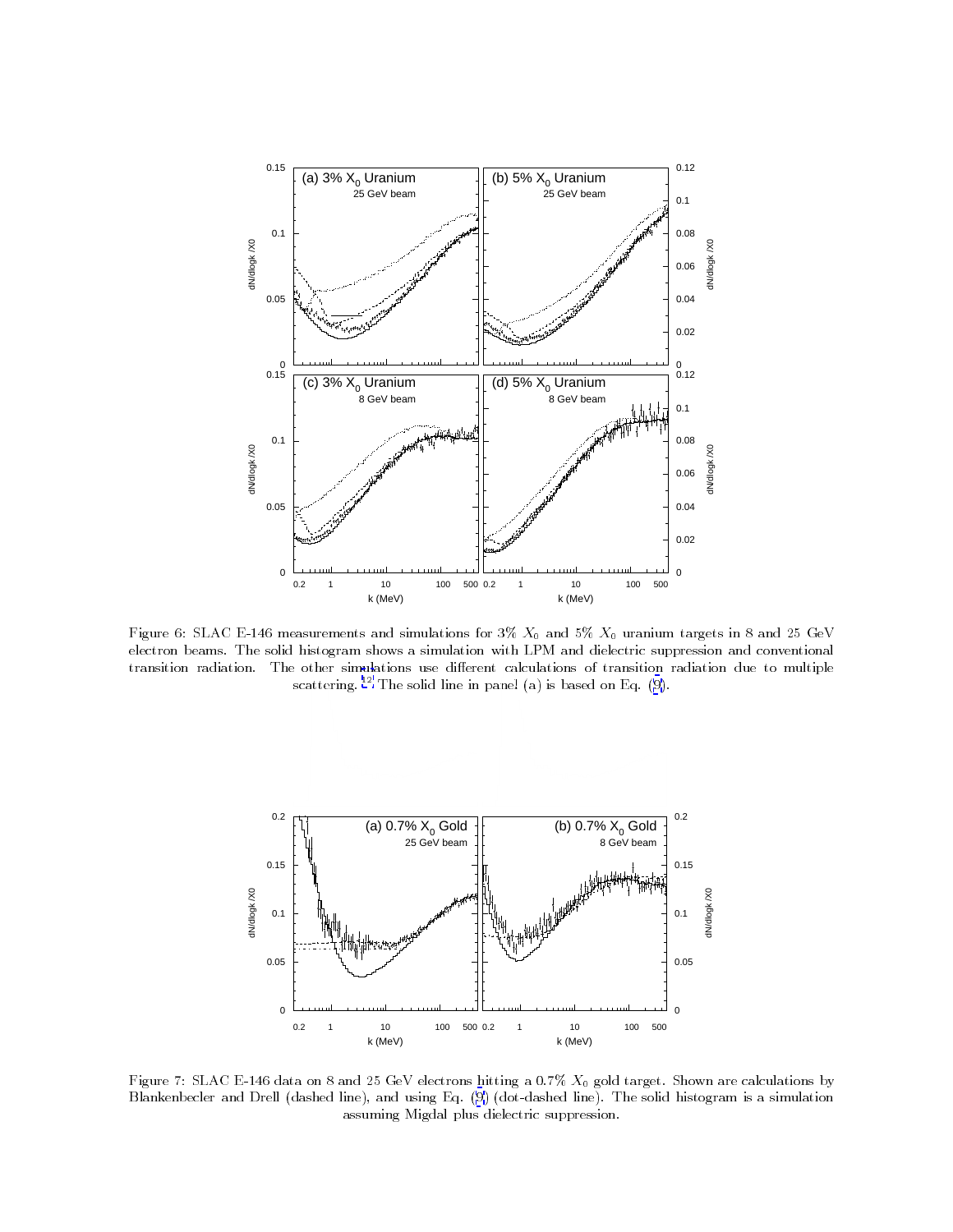thick gold target. For 25 GeV electrons in this target,  $l_f > T$  for 1 MeV  $\lt k \lt 7$  MeV. In this range the data is considerably above the LPM plus dielectric prediction. However, calculations using the thin-target limit, Eq. (9), or based on whole-target approaches work well; the dotdashed line in the figure is based on Eq. (9) while the dashed line is a whole-target calculation by Blankenbecler and Drell.

In short, for  $E \ll E_{LPM}$ , the LPM effect seems to be understood to the 10% level in a variety of regimes. For higher energies, the effect is clearly there, but good measurements are needed to confirm the formulae.

#### 3 **QCD** Analogs

The problem of hadrons traversing a hadronic medium is closely related to that of electrons traversing a charged medium. Reactions involving small momentum transfer are poorly localized, and the overall environment must be considered. <sup>15</sup> This is true at both the hadronic and partonic level. Here, we will consider two very diverse examples: a quark or gluon traversing a nuclear environment, and vector meson photoproduction in a nucleus.

Vector meson photoproduction is a fairly well studied process, with many similarities with  $e^+e^-$  pair conversion.<sup>14</sup> A photon fluctuates to a virtual  $q\overline{q}$  pair. The q or  $\overline{q}$  interacts elastically with the target nucleus, and the pair emerges as a real vector meson. The elastic scattering can be modelled by Pomeron exchange. The details are unimportant here; our interest is in the target atomic number (A) dependence. The nuclear radius  $R_A \approx 1.2 A^{1/3}$  fm and  $l_f = 2\hbar k/M_V^2$ , where  $M_V$  is the vector meson mass. For  $\rho$  production in lead,  $l_f > R_A$  for  $k > 20$  GeV, and the nucleus interacts as a whole. In this regime, one can further differentiate two regimes. For vector mesons where the  $q\bar{q}$  scattering cross section is small  $(J/\psi \text{ or } \Upsilon)$ , the pair will likely undergo a single interaction in the nucleus. Then, the interaction amplitudes from the different nucleons add coherently, and  $\sigma \approx A^2$ . If the  $q\overline{q}$  dipole is large (the  $\rho$ ), then a single pair can interact with many nucleons. As with the LPM effect, the interference is destructive, and the effects of the interior nucleons disappear. In effect, the  $q\overline{q}$  pair sees only the front surface of the nucleus, with area  $A^{2/3}$ , and  $\sigma \approx A^{4/3}$ . At lower k, where  $l_f \ll R_A$ , the interactions are independent, and  $\sigma \approx A$ . So, simple kinematics considerations lead to 3 different A-scaling regimes, independent of the details of the interaction.

In contrast, quark or gluon (parton) energy loss in dense media is still not well understood. A parton produced in a relativistic heavy ion collision will interact and lose energy to the surrounding medium, be it hot nuclear matter or a quark gluon plasma. <sup>16</sup> For most of the energy-loss interactions,  $l_f > R_A$  and interference between multiple interactions is important. The previously discussed 'thin target' approach applies: the energy loss should be calculate based on the total scattering angle.

The created partons are bare, without an accompanying colored fields. Because of the retarded potentials, newly created partons (or electrons) will take some time to grow accompanying colored (or electromagnetic) fields. Until these fields are fully formed, the interaction cross sections will be reduced. Because of these effects, the total energy loss grows as  $L^2$ , where L is the distance traversed in the medium.

One key question concerns where the lost energy goes. Experiments reconstruct jets by measuring energy deposited in a cone. If the energy lost by the parton is transfered to soft particles which remain in the jet cone, the measured jet energy will be unaffected. The energy loss can only be measured by studying the energy of the individual particles in the jet. However, if the soft particles scatter outside the jet cone, the measured jet energy will be unchanged. Bremsstrahlung suppression is angular; photons emitted with angles  $\theta_{\gamma} \gg m/E$  are much less suppressed. So, in the strong suppression limit,  $\theta_{\gamma} \gg m/E$ . Because the angular dependence is entirely due to kinematics, the same effect should apply in QCD. When suppression is strong,